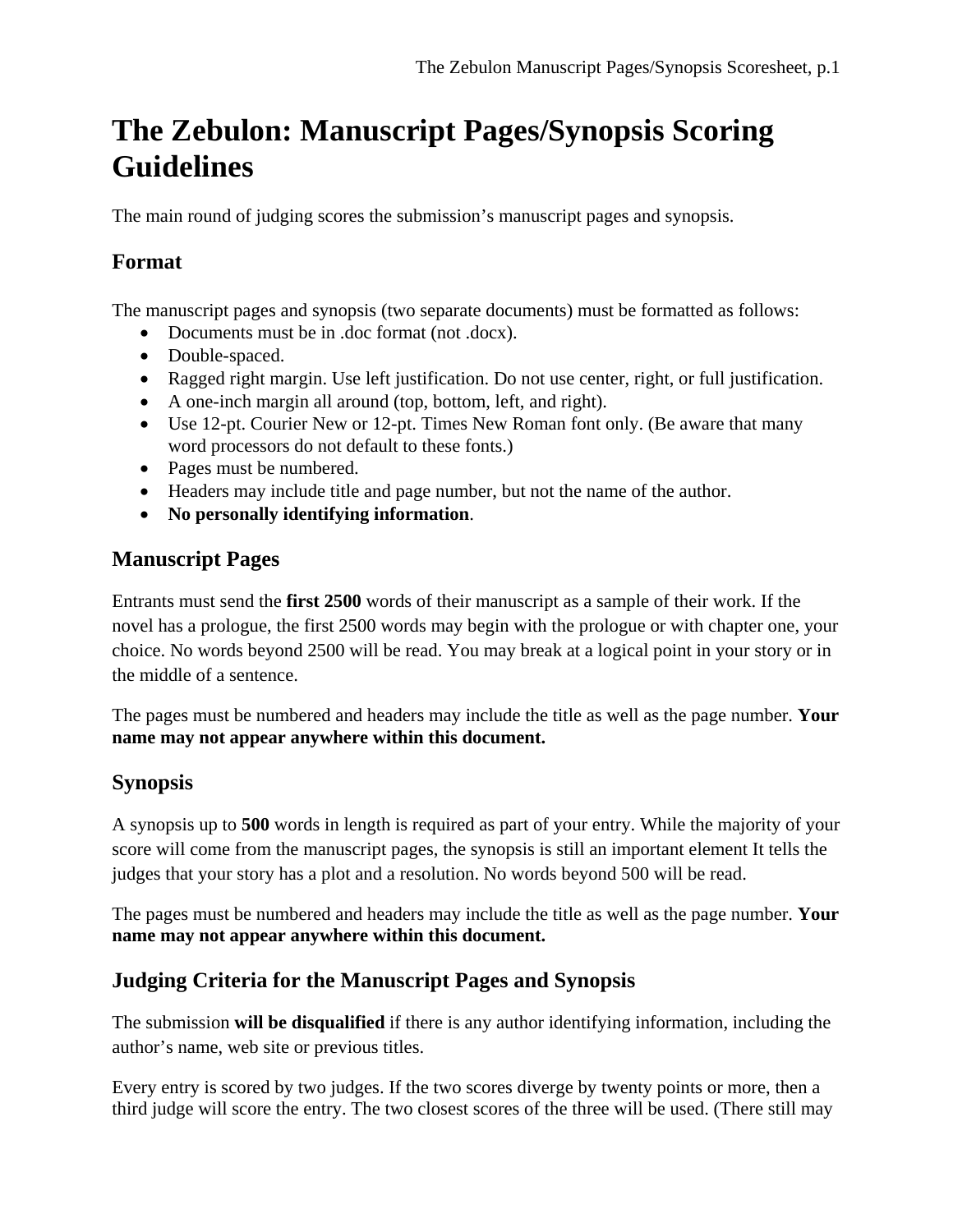be a gap of twenty points or more between some scores, but the entry will not be scored again.) The three entries with the highest scores in each category will advance to the VIP round. An average score of 80% or above is required to advance to the final round.

## **Manuscript Pages and Synopsis Scoresheet**

#### Scoring:

- $\bullet$  5 = Outstanding; of publishable standard.
- $\bullet$  4 = Good; above average; needs minor rewrites.
- $\bullet$  3 = Average; needs some revision.
- $2 = \text{Fair}$ ; some elements missing; shows promise.
- $\bullet$  1 = Recommend significant rewrite.
- $0 =$  Element missing entirely.

*A note on scoring:* Only if an element is entirely missing should it receive a score of 0. In all other cases, the minimum score should be 1, "Recommend significant rewrite."

\_\_\_\_\_\_\_\_\_\_\_\_\_\_\_\_\_\_\_\_\_\_\_\_\_\_\_\_\_\_\_\_\_\_\_\_\_\_\_\_\_\_\_\_\_\_\_\_\_\_\_\_\_\_\_\_\_\_\_\_\_\_\_\_\_\_\_\_\_\_\_\_\_\_\_\_\_

**Manuscript Pages (Please judge ONLY the manuscript pages and do not include insights or other aspects of the story or characters you learned from the synopsis.)** 

## **The Opening Scene**

1. HOOK. Is the opening scene compelling? Does it make you want to read more?

2. SETTING. Does the author provide a sense of time and/or place?

3. PROBLEM. Does the opening introduce the conflict and/or themes of the book?

## **Characterization**

 4. MAIN CHARACTERS. Are they interesting and/or sympathetic, despite their flaws? Are they multi-dimensional, with weaknesses and strengths at least implied?

 5. SECONDARY CHARACTERS. Are they well developed? Do they enter the plot naturally and unobtrusively? Are they believable and necessary? If there are no secondary characters, is this a logical and reasonable beginning for this particular story? (If so, give the entrant 3, 4, or 5 points. Do not penalize them unduly.)

 6. PORTRAYAL. Are characters described by more than just their physical traits and apparel?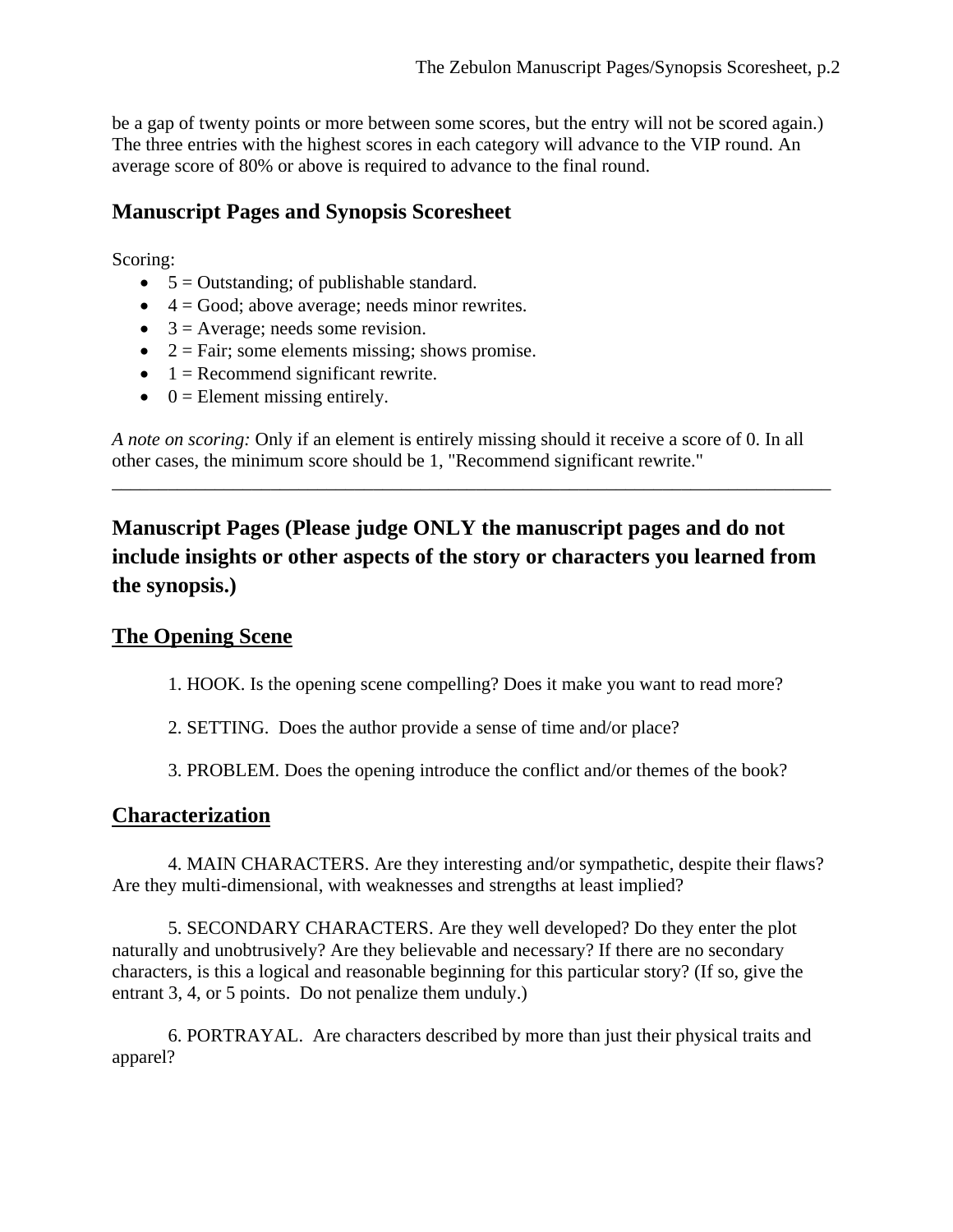#### **Dialogue and Narrative**

7. BALANCE. Do dialogue and narrative flow together seamlessly? Or does one dominate the other unnecessarily?

 8. DIALOGUE. Does it read naturally for the time and place? Does it reveal information about the characters? Does it move the story forward? Does it avoid obvious and awkward info dumps?

 9. NARRATIVE. Does it move the story forward? Does it avoid unnecessary exposition and info dumps?

 10. APPROPRIATENESS. Is each character's voice consistent? Is the voice appropriate for his/her age, background, education, ethnicity, social standing, etc.?

 11. POINT OF VIEW. Is the POV handled appropriately? Are POV transitions appropriate? Do POV transitions flow naturally or do they interrupt the flow of the story?

#### **Pacing and Conflict**

 12. PACE. Does the story move along at an appropriate pace for the genre via language, sentence structure, dialogue and action?

 13. FLOW. Does each scene have a clear relationship to the scenes that precede and follow it? Do scene breaks make sense, or do they leave the reader confused about where and/or when they are?

14. CONFLICT. Is the conflict compelling to the reader as well as forcing the character into action? Is the conflict appropriate for the type of story/genre? Does the character try to resolve the conflict in a compelling manner?

 15. PLOT. Is it plausible? Is there enough initial conflict in the submission to pull the reader into the book?

#### **Style and Technique**

 16. MOOD/TONE. Does the feeling or atmosphere created evoke the appropriate response in the reader? (For example: sorrow, laughter, sympathy, fear, etc.)

 17. STYLE. Is the work free of cliché? Is the voice interesting? Has the author avoided the overuse of adjectives and adverbs?

 18. SENSES. Has the author used sense (taste, touch, sound, smell, sight) to create a clear and vivid picture?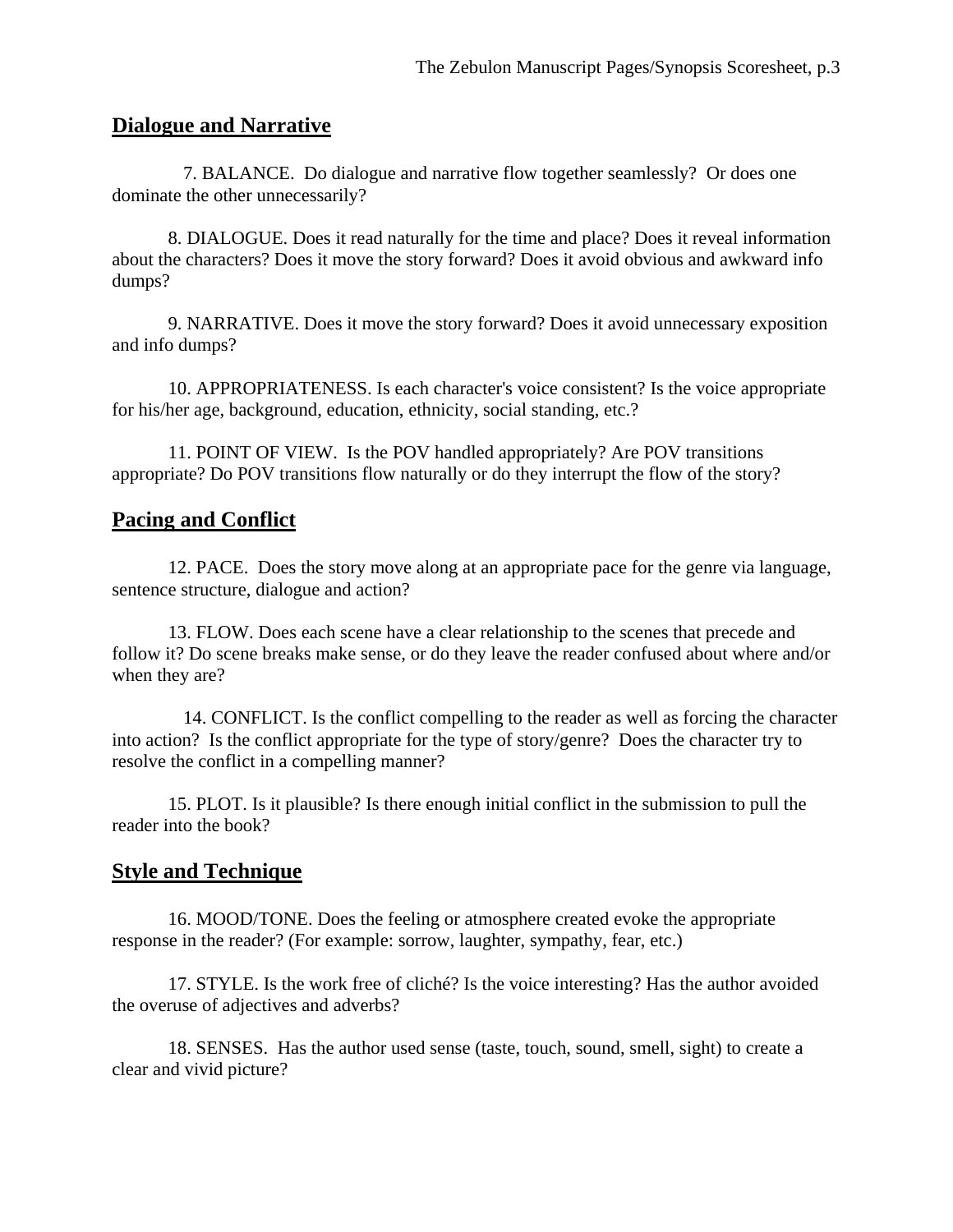19. SHOW AND TELL. Does the balance between showing and telling work? Is the story active instead of passive?

20. SENTENCES. Does the sentence structure and length vary?

## **The Synopsis (Only. Do not include insights or other aspects you learned from the manuscript pages)**

 21. TENSE. Is the synopsis written in the present tense? The industry standard is for the synopsis to use present tense, no matter what tense is used in the book itself.

 22. COMPLETE. Does the synopsis clearly define the entire storyline? Are the main characters' goals, motivations and conflicts clearly revealed and resolved?

 23. ANTAGONIST. Is the antagonist a fully realized character or conflict? Is the antagonist defined by strengths and weaknesses? Is the antagonist related to the story and not just an incidental "force of nature?" (Note: If the antagonist is a thing, belief, institution or trait/struggle within the main character, is the opposition clearly and convincingly presented?)

 24. CLUTTER. Is the synopsis free of unnecessary characters, names, subplots and details? Is the synopsis clear and not confusing?

 25. PLOT/CONFLICT. Is the struggle between the protagonist and the antagonist enough to carry the story through to the ending?

 26. SATISFACTION. Is the resolution complete and satisfactory to the reader? (Please note, satisfactory does not necessarily equate to happy.)

27. ORIGINALITY. Does the concept of the work have freshness? If the idea is not original, is it presented in a fresh way?

#### **Technicalities**

 28. MECHANICAL. Is the submission free from mechanical errors? These include typos as well as spelling and punctuation errors.

 29. GRAMMATICAL. Is the submission free of grammar errors? Or, if errors exist, are they necessary to the story, such as in some dialogue?

 30. RULES. Was the entry presented in a professional manner, following the contest rules? This includes, but is not limited to, spacing, margins, justification and submission length.

 31. GENRE. Was this story submitted under the correct genre? (Note to judges: Please briefly explain any score less than a 5.)